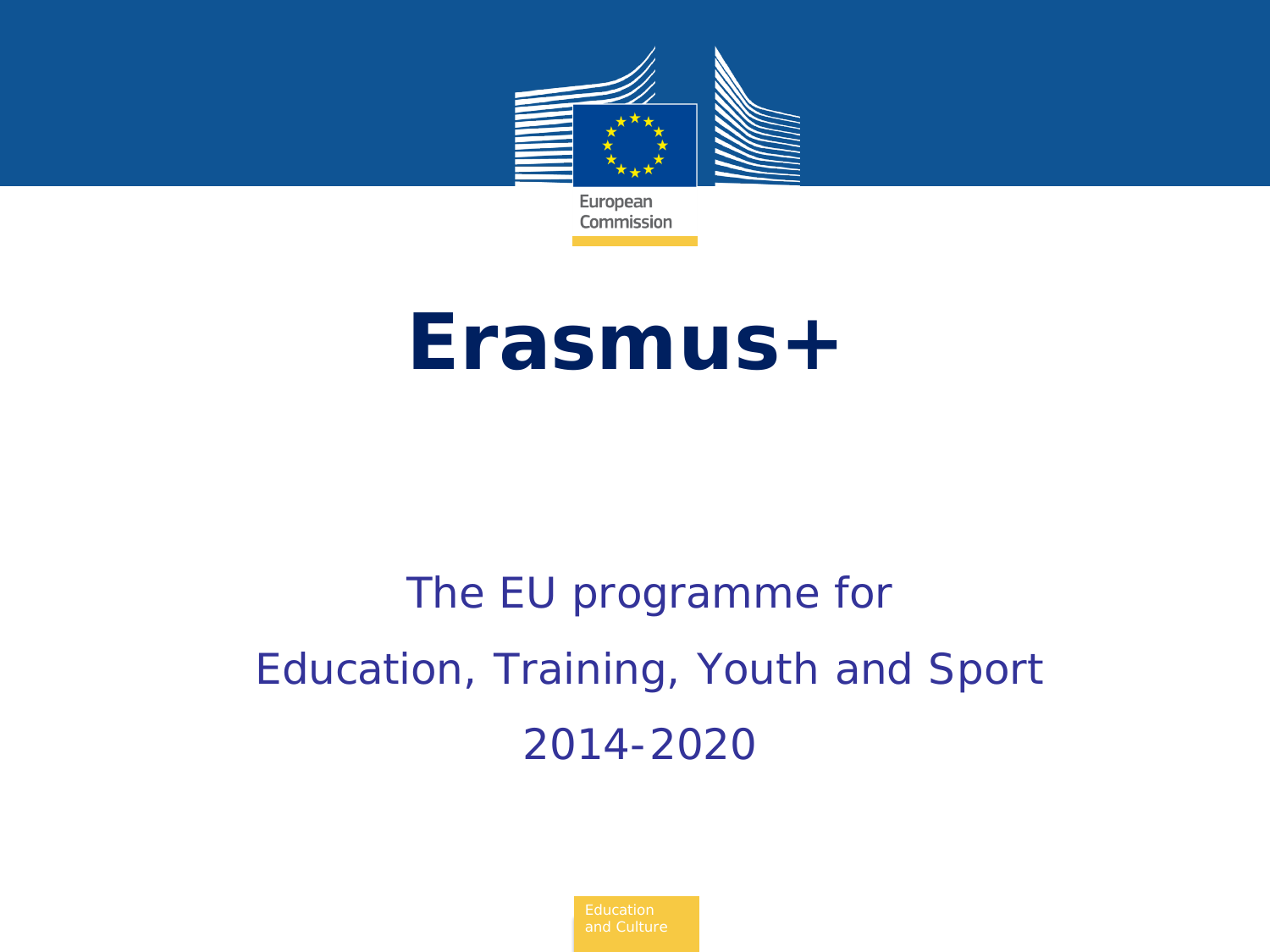

#### **About 14,5 billion euros for the next 7 years**

### **+40% budget increase in EU funding for education**

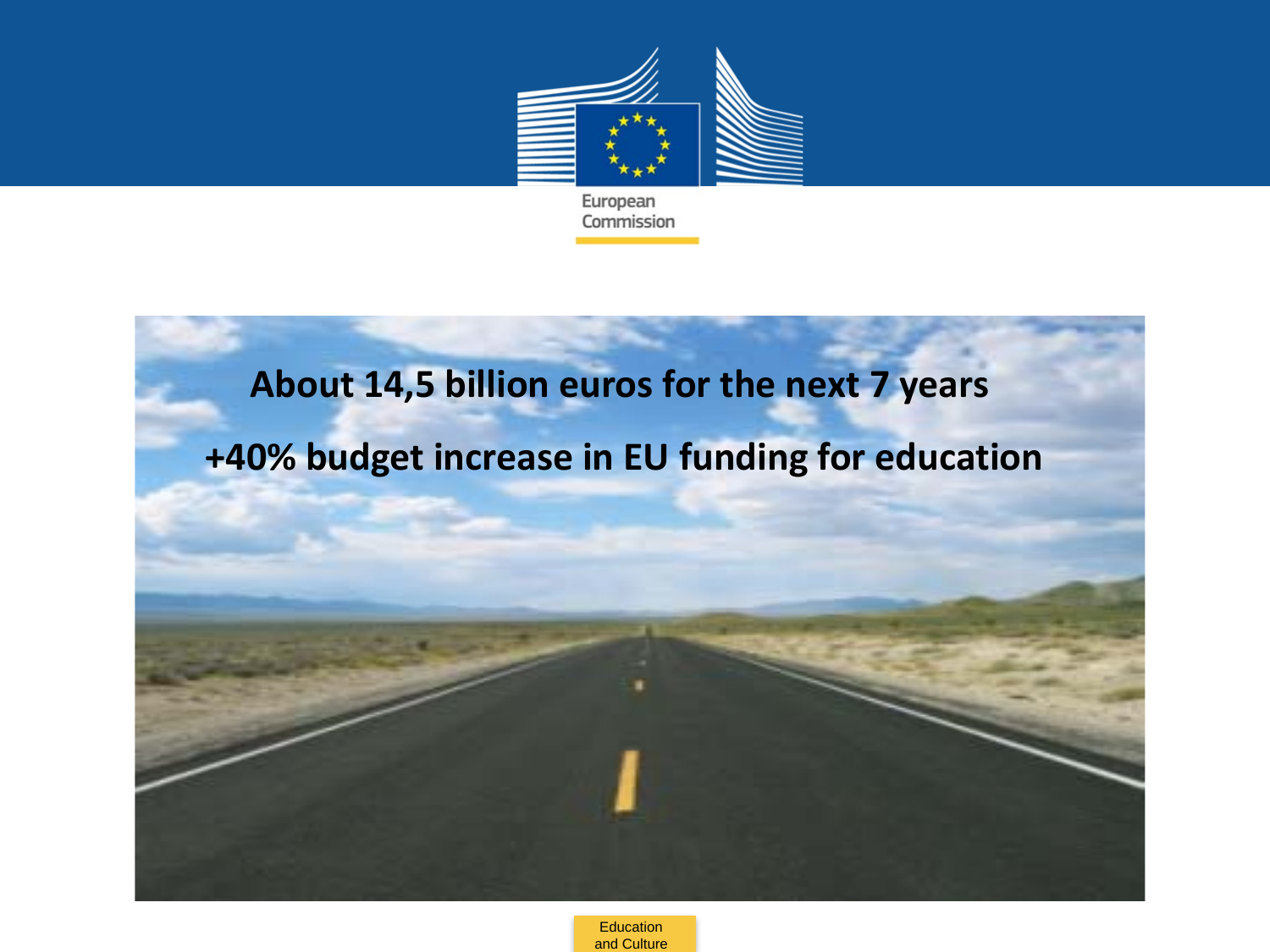

### **Erasmus+: starting points**

- Show **EU added value –** show it is better to spend a euro at the European level than at home!
- **Relevance -** link policy and programme by putting our money at the service of our policies and showing the systemic impact
- Sustained **impact** at different levels individual, institutional and systemic
- **Simplification for end users** rationalisation, integrated approach
- **Solid basis -** but adaptation and innovation

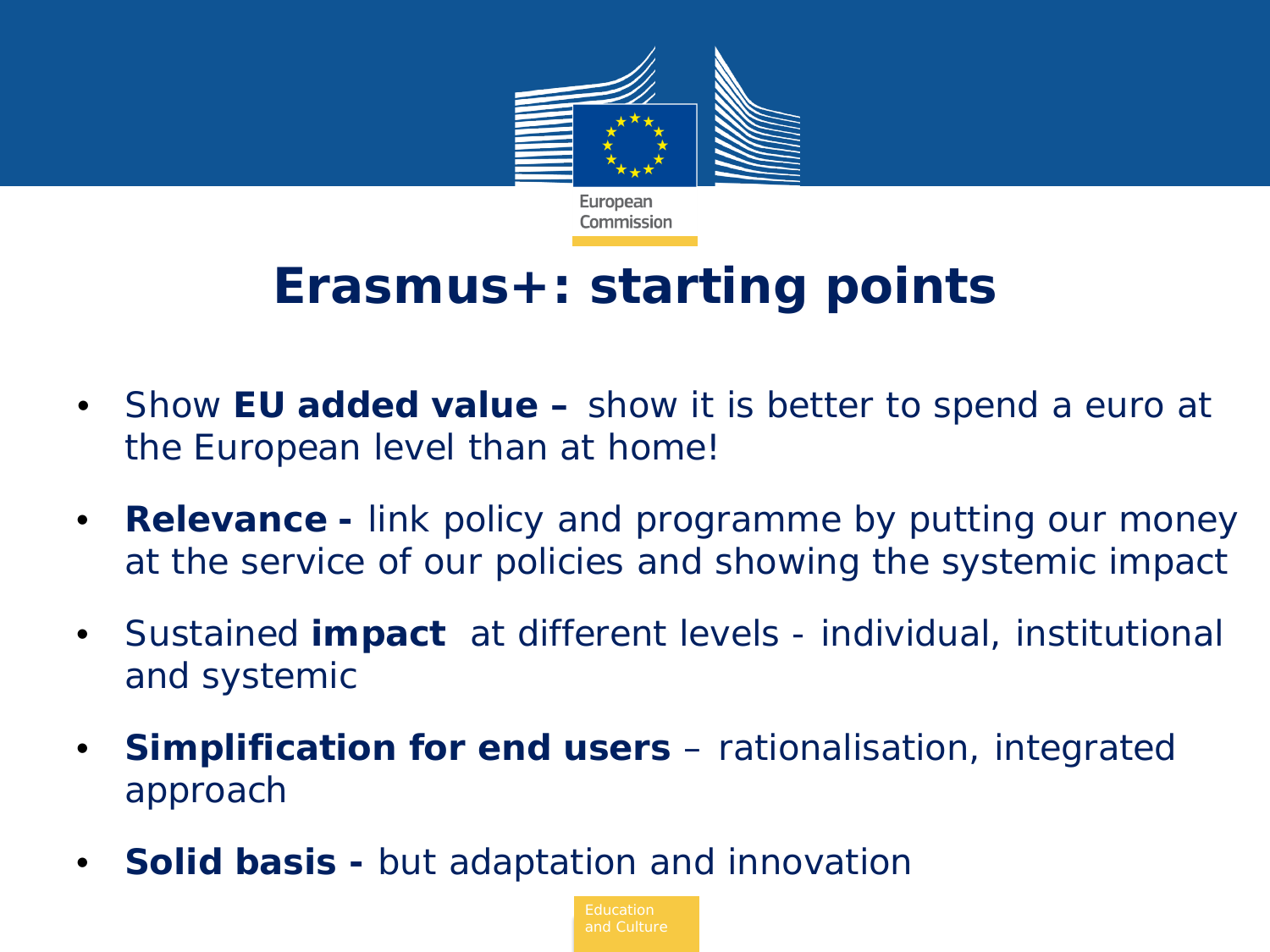

### **Erasmus+: challenges to be addressed**

- **Growing requirement for high skill jobs**
- **Unemployment among young people**
- **Europa 2020 targets:**
	- − Raising higher education attainment from 32% to 40%
	- − Reduction the number of early school leavers from 14% to less than 10%

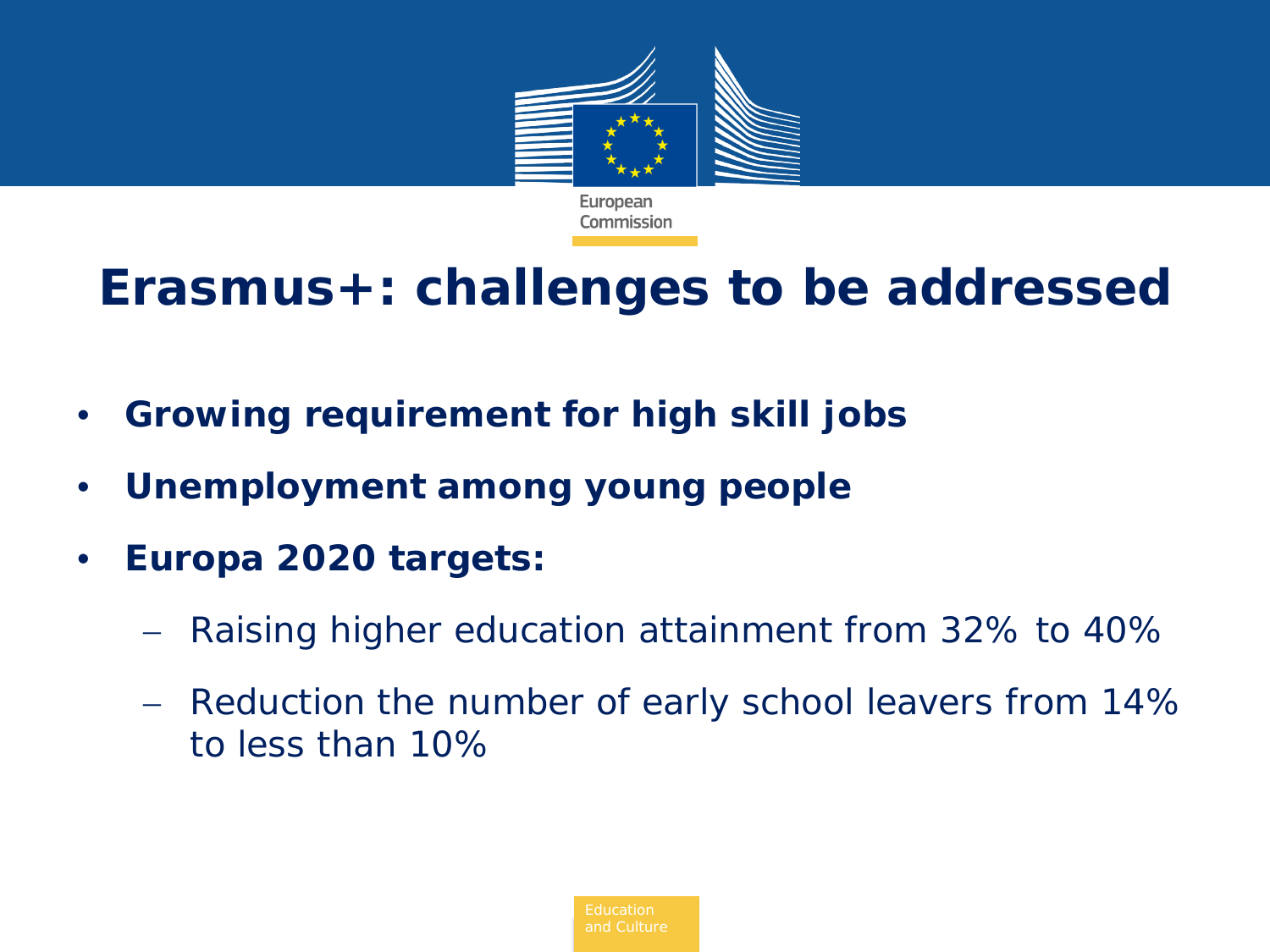

### **Erasmus+**

#### Current Programmes **Current Programme**

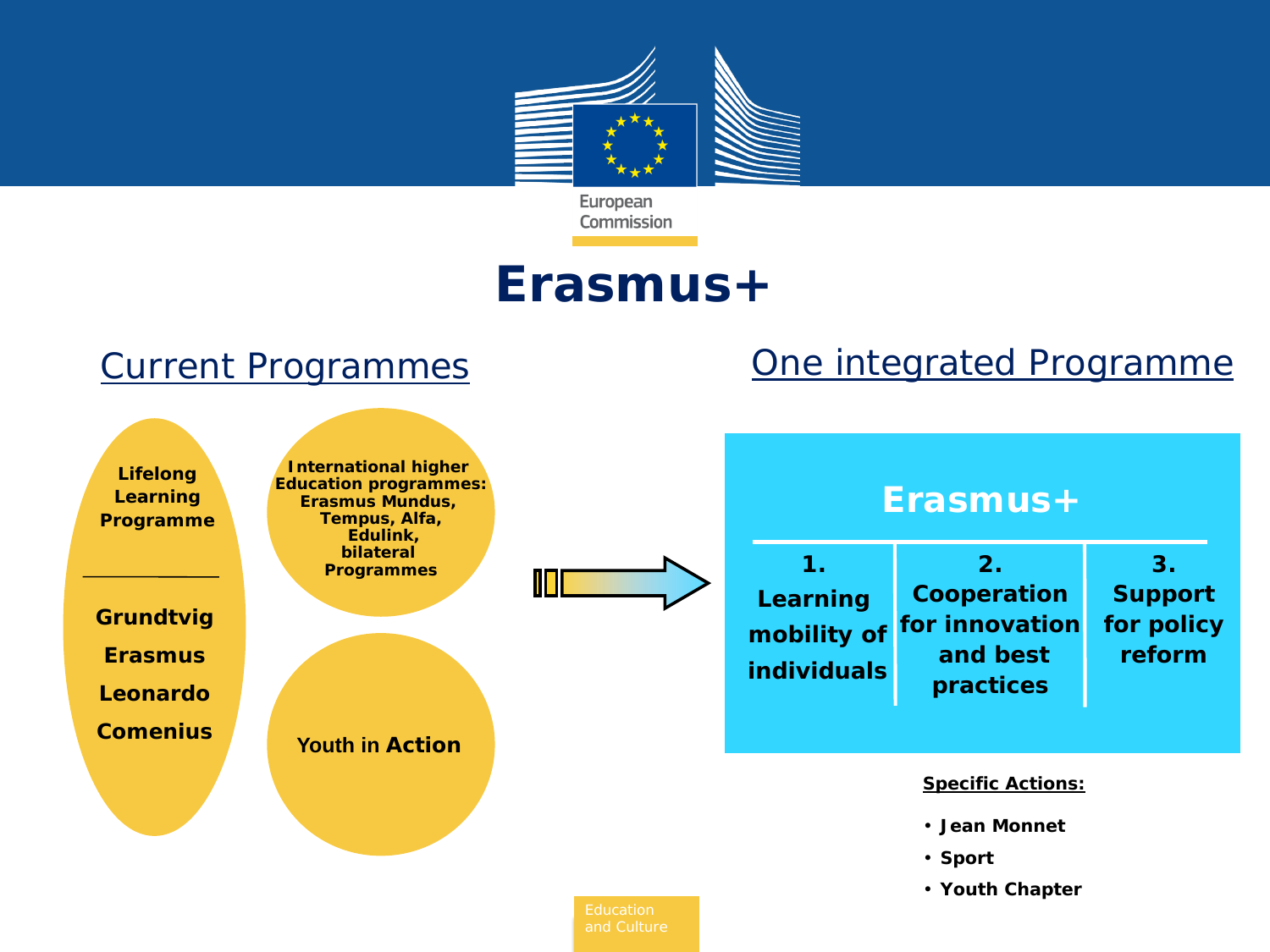

# **3 main types of actions**

#### **Learning mobility of individuals**

- **Staff mobility, in particular** for teachers, trainers, school leaders and youth workers
- **Mobility for higher** education student, vocational education and training students
- **Master degree scheme**
- **Mobility for higher education**  for EU and non-EU beneficiaries
- Volunteering and youth **Exchanges**

#### **Cooperation for innovation and best practices**

- **Strategic partnerships** between education/training or youth organisations and other relevant actors
- **CLarge scale Strategic partnerships** between education and training establishments and business: Knowledge Alliances & Sector Skills alliances
- **IT-Platforms incl. e-Twinning**
- **Cooperation with third** countries and focus on neighbourhood countries

#### **Support for policy reform**

- **Open method of** Coordination
- **CEU** tools: valorisation and implementation
- Policy dialogue with stakeholders, third countries and international **Organisations**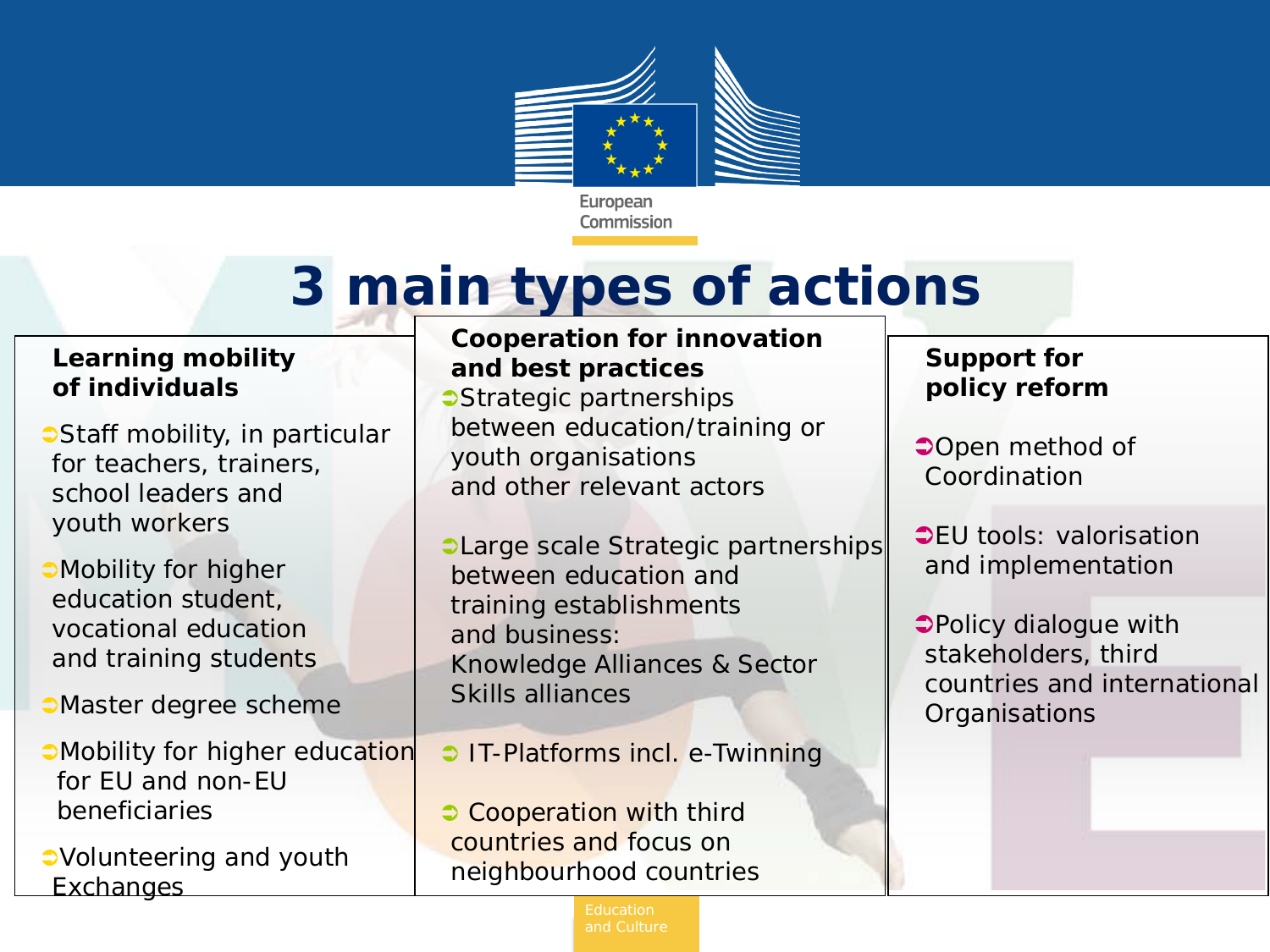

### **ADULT EDUCATION SECTOR**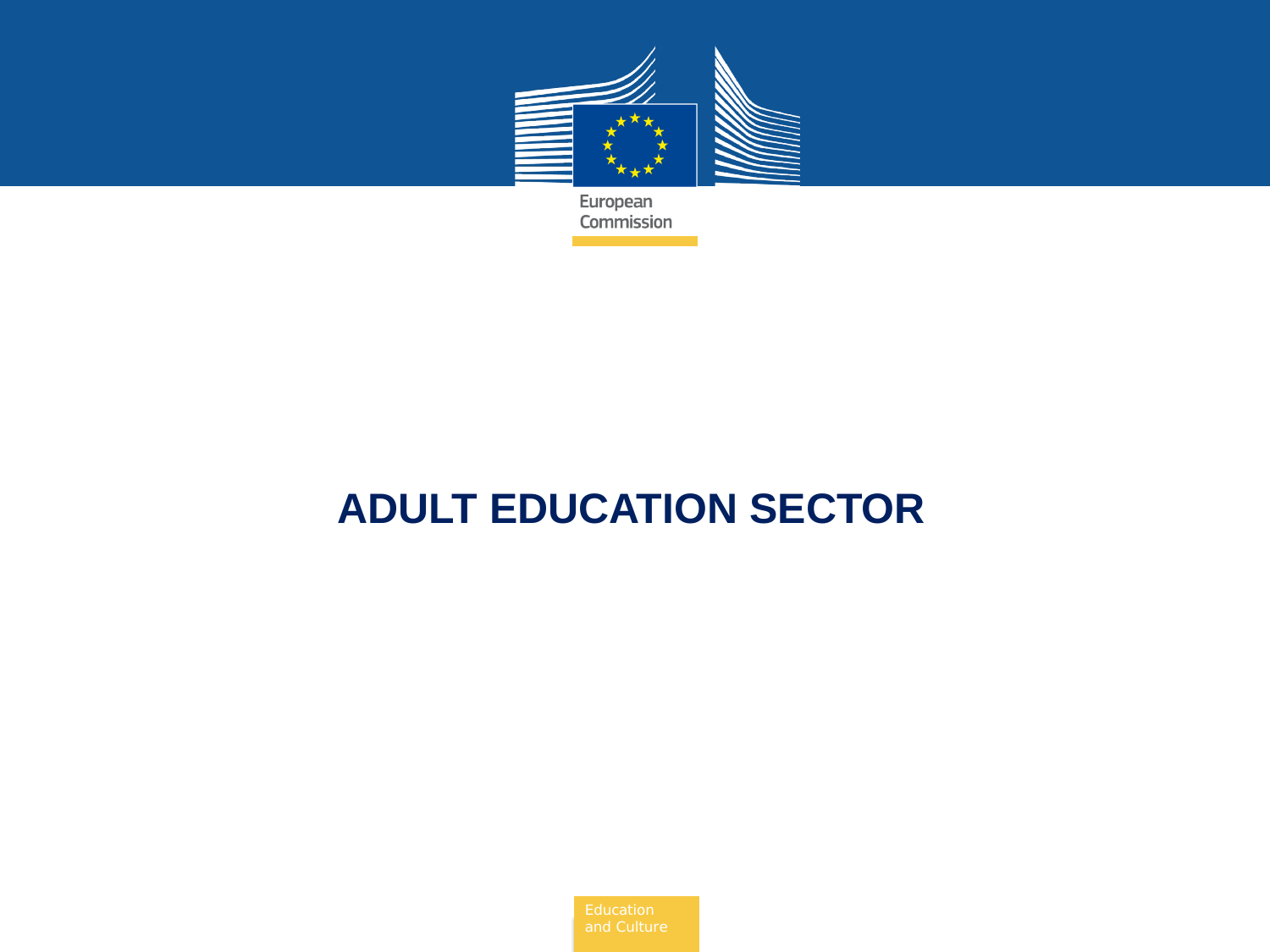

### **E+ contribution to Adult Education General aspects**

- **learning mobility of staff**
- **strategic partnerships for cooperation** between adult education providers and other players like local / regional authorities and social partners
- establishing **links in formal education and training with other sectors**

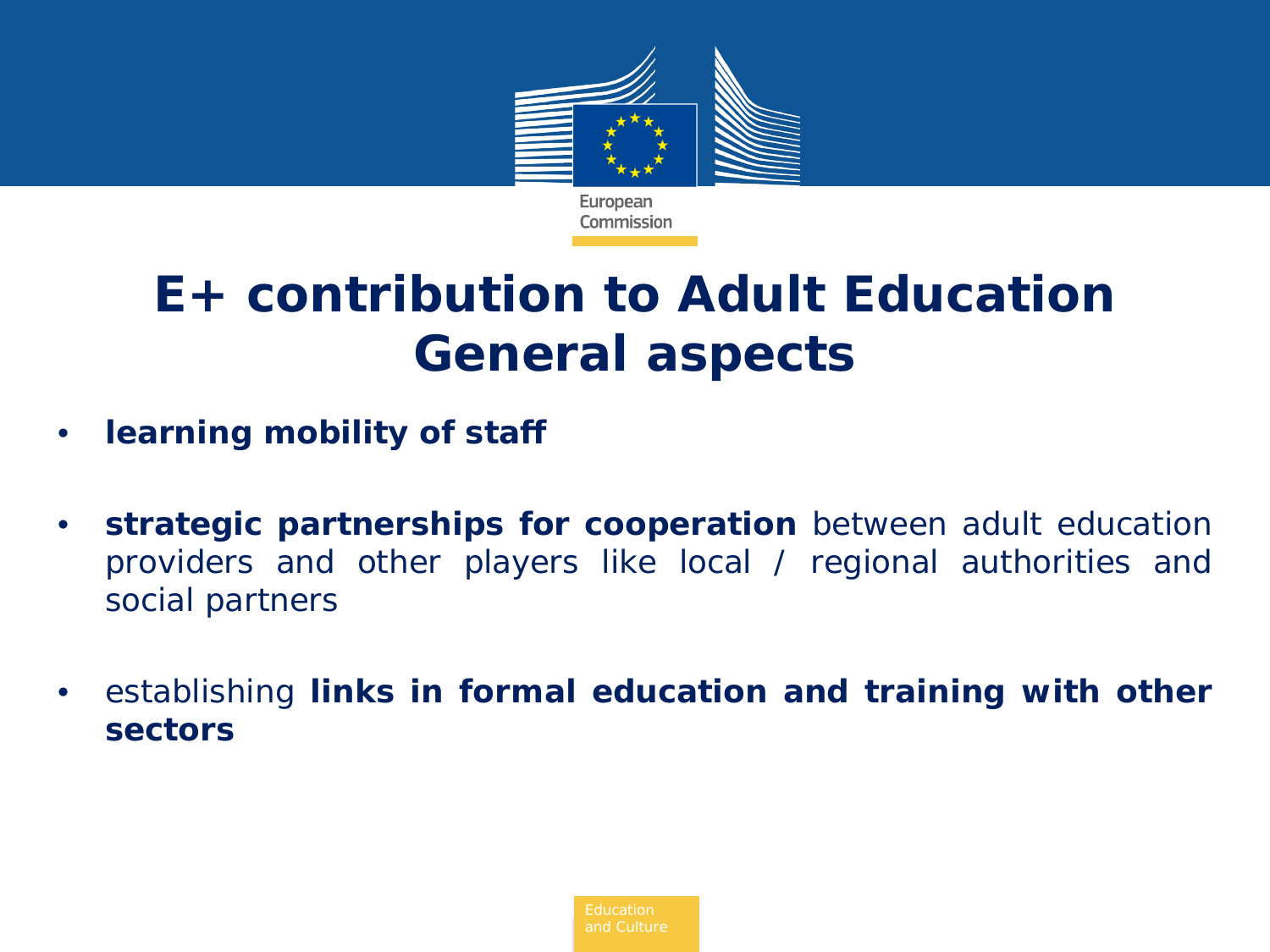

The activities will focus on **common priorities** related to Europe 2020 Strategy / to Education & Training 2020 framework, in particular:

- validation of non-formal / informal education
- guidance systems
- quality assurance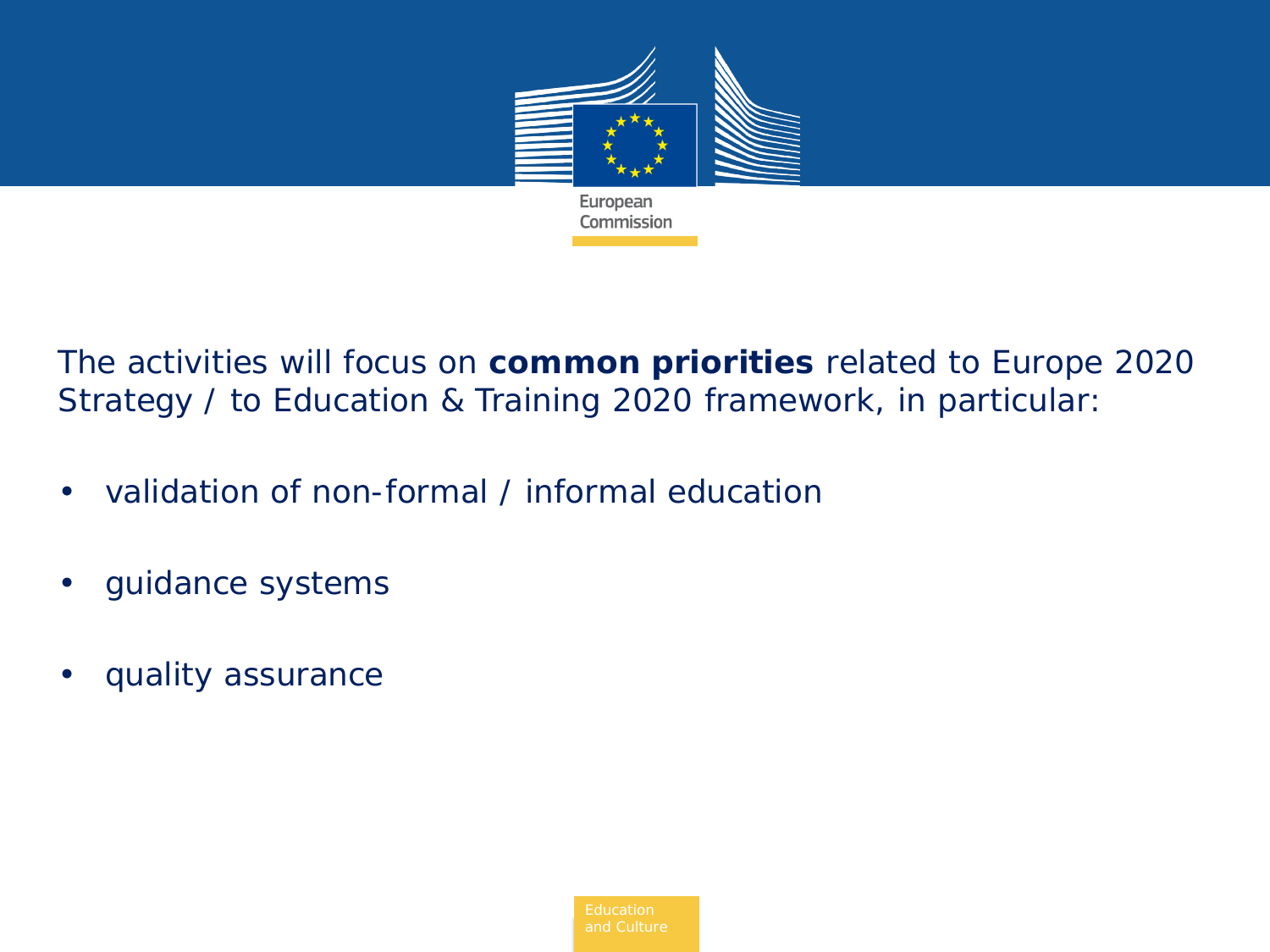

# **Key Action 1: Mobility of staff in the AE**

#### **Aims:**

• To develop and broaden the knowledge, skills and competences

- participation in structured courses / training events abroad
- job shadowing / observation period in an adult education or other sector relevant to the organisation abroad

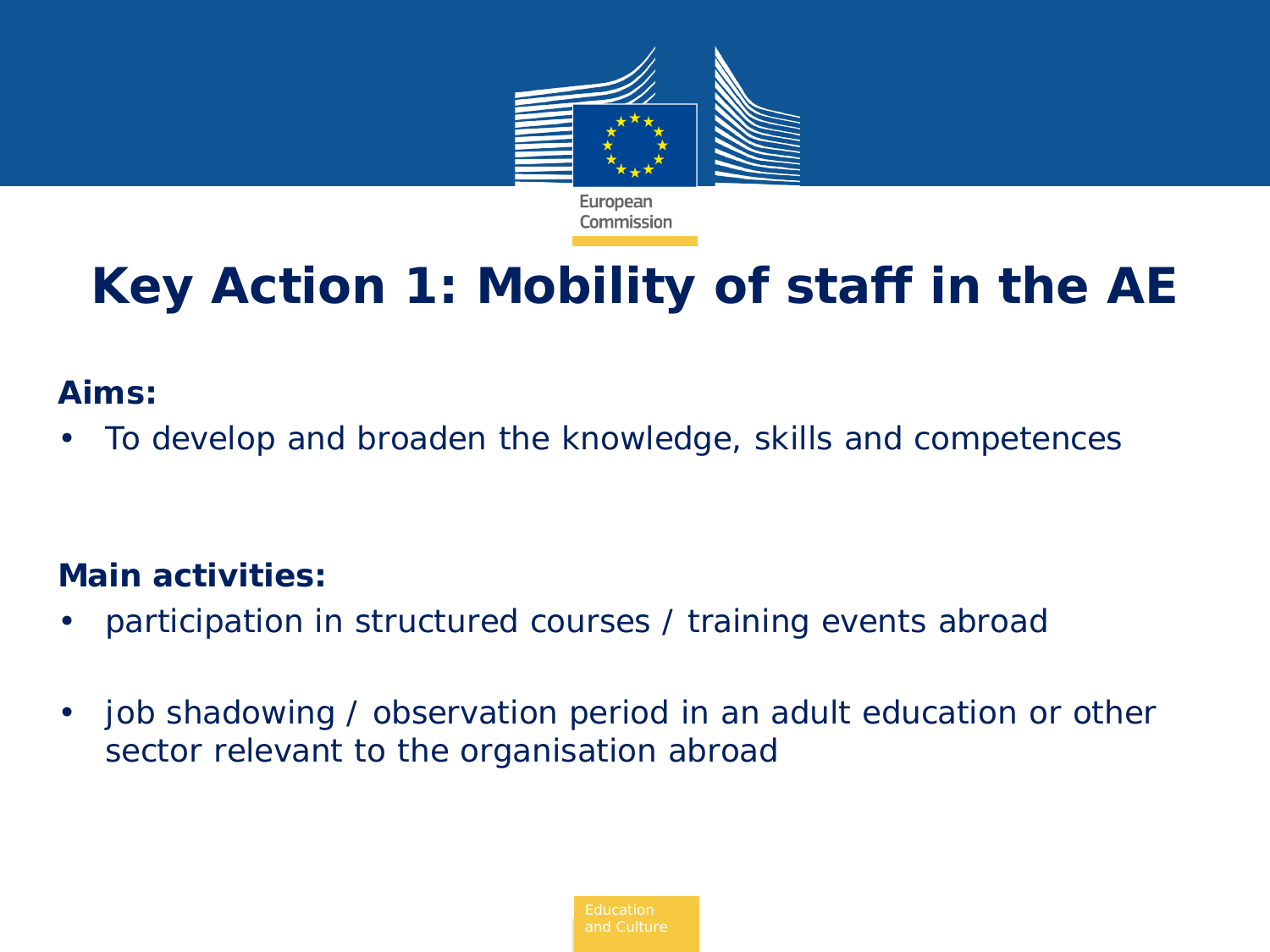

# **Key Action 2: Strategic partnerships (1)**

#### **Aims:**

• To provide quality teaching and learning opportunities for adults with different needs and interests and to strengthen the learning offer of AE providers (focus on basic skills, active citizenship & key competences for employability)

- Exchanging experiences and best practices between AE organizations and other organizations
- Developing, testing and validating of new curricula, teaching methods or innovative pedagogical approaches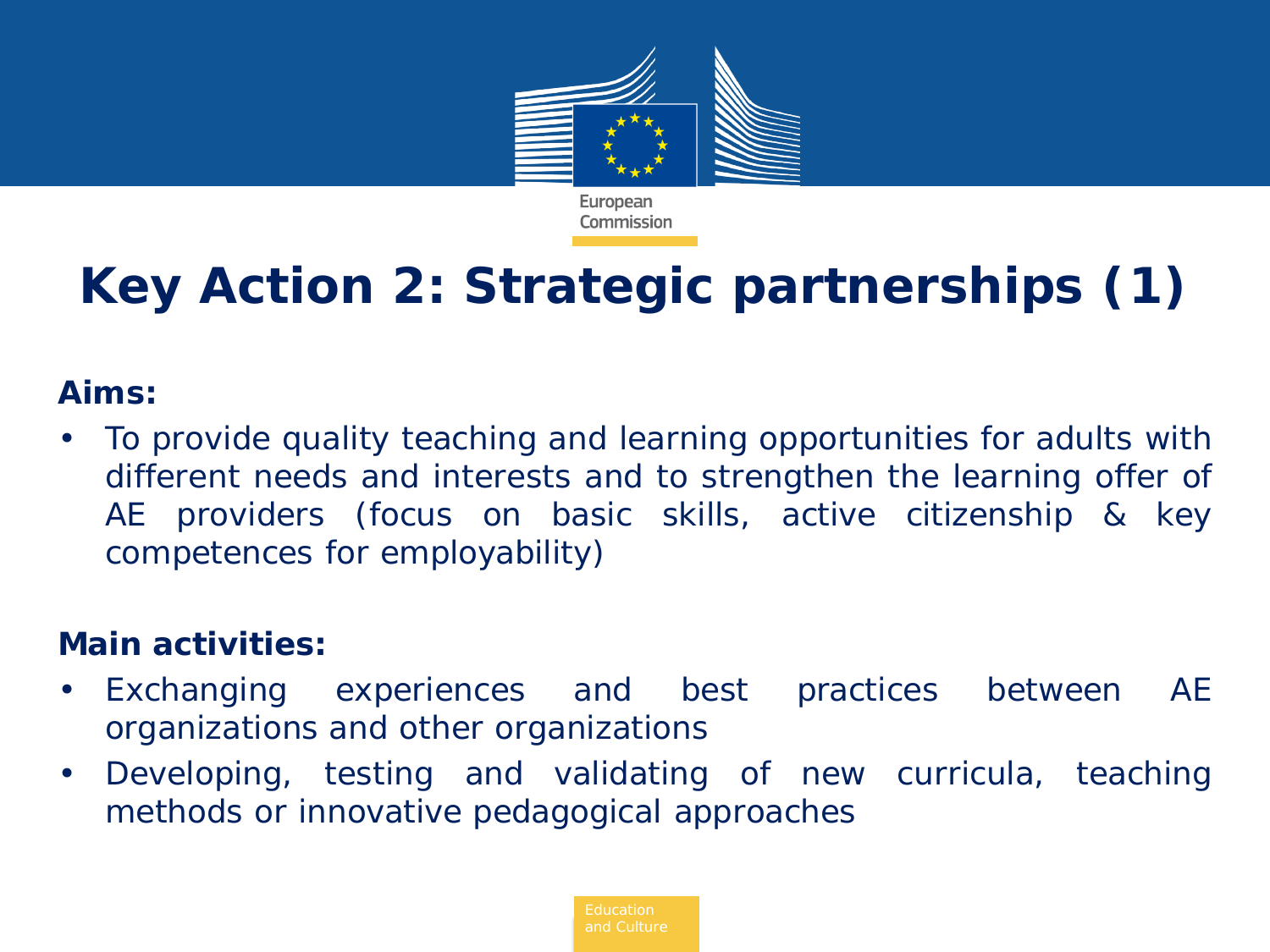

# **Key Action 2: Strategic partnerships (2)**

- Developing strategic cooperation between AE providers and local/regional authorities
- Implementing the EU policy objectives in particular for acquiring basic skills (literacy, numeracy and ICT) and for providing a second chance opportunities and learning in later life
- Improving the accessibility of learning opportunities for adults

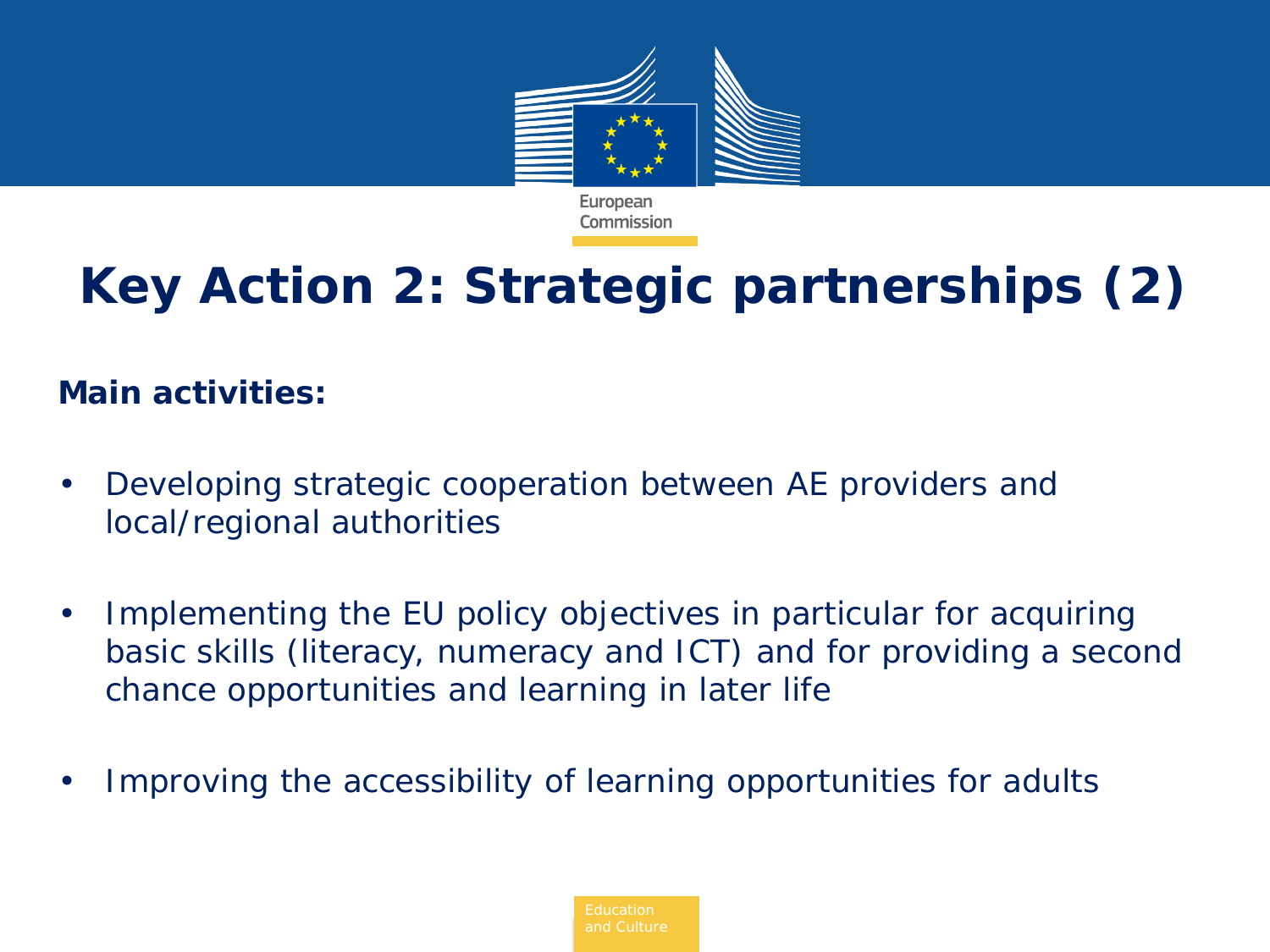

### **EPALE PLATFORM**

- Creating Communities of practice in the various fields of adult education and between the various stakeholders, including policy makers and practitioners
- Facilitating the creation and sharing of open educational resources to be used when teaching adults, including on the use of new technologies
- Supporting strategies and activities to increase participation in adult education
- Increasing knowledge and raising awareness on the importance of adult education

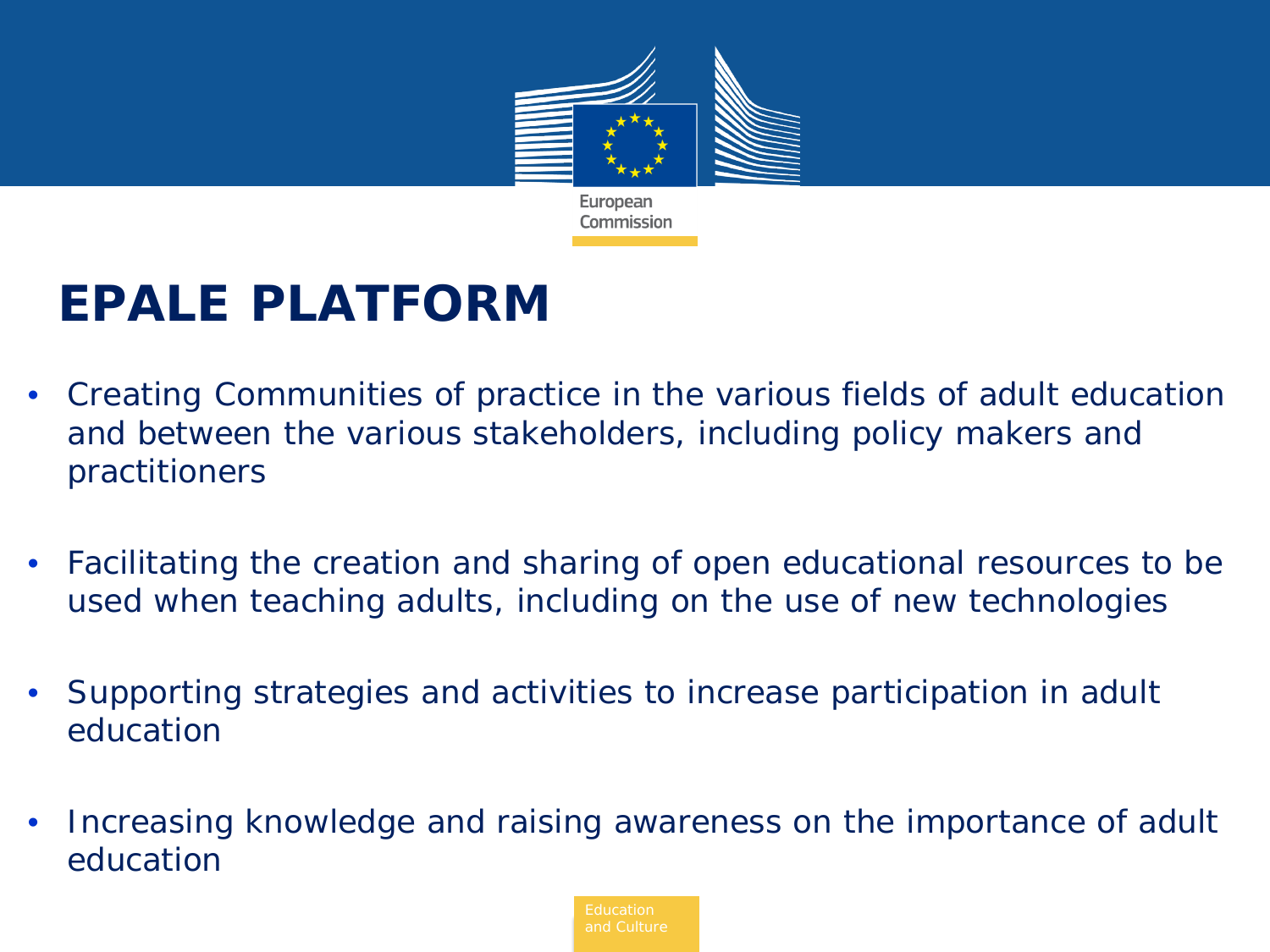

## **Key action 3: Policy support**

#### **Aims:**

• to organize peer learning activities between high level policy makers, practitioners, relevant organisations, researchers and stakeholders groups (to contribute to the development of national policies and European dialogue on AE systems and practices)

- support national policy reform (building national networks & coalitions of interested groups)
- support to awareness campaigns promoting the benefits of learning both for individuals, the economy and society

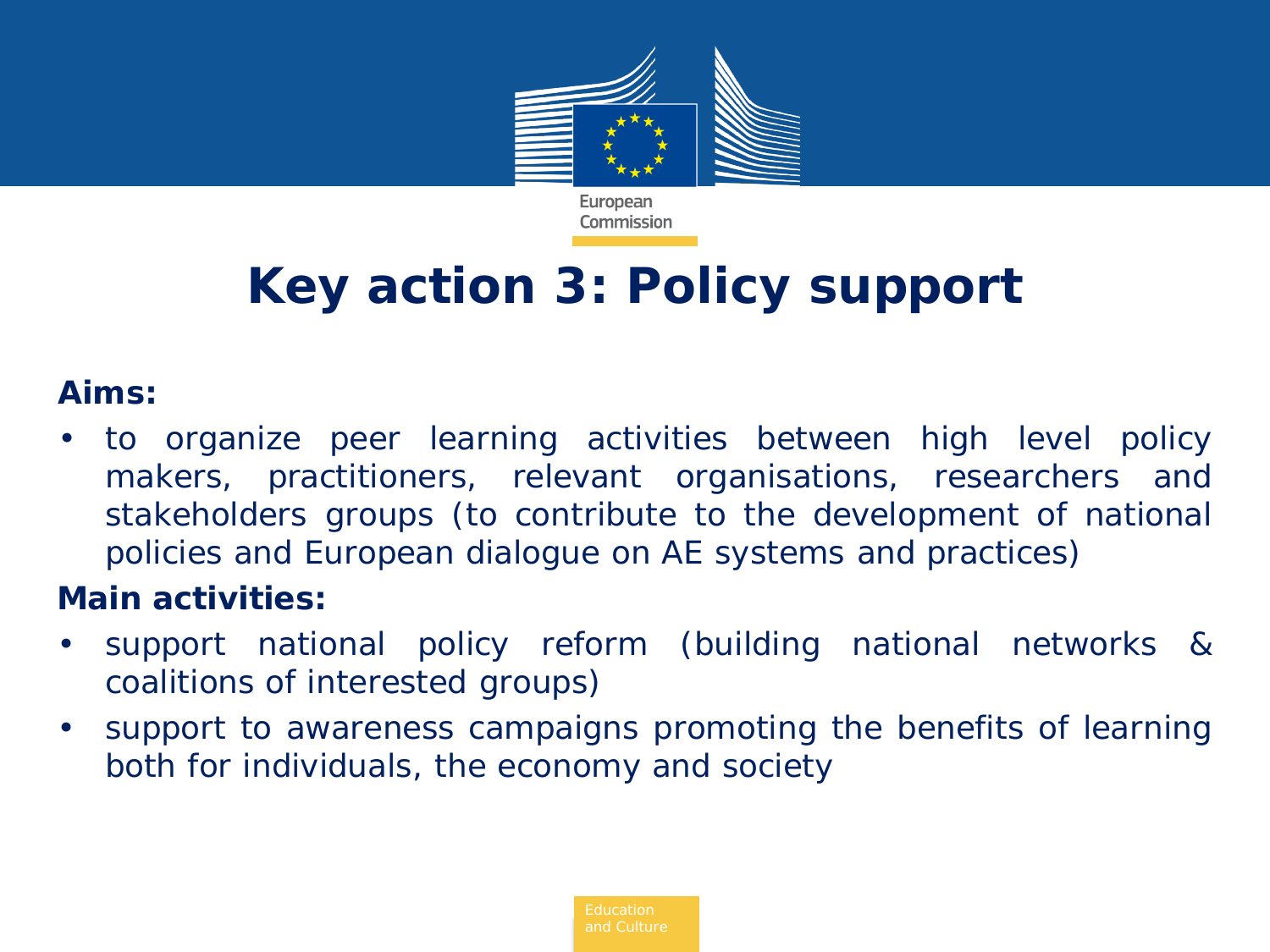

### **Individual opportunity**

- Nearly **2 million higher education and vocational students** would get support abroad, including **450 000 traineeships** and **apprenticeships**
- **200 000** Master's students will benefit from a new **loan guarantee** scheme and around **34 000 scholarships** for Joint Master Degrees
- **Youth 600 000** to benefit from international volunteering opportunities and youth exchanges
- **800 000 teachers**, **trainers, school leaders and youth workers** to teach and learn abroad and around **450 000 pupils** will learn with peers abroad through school cooperation projects

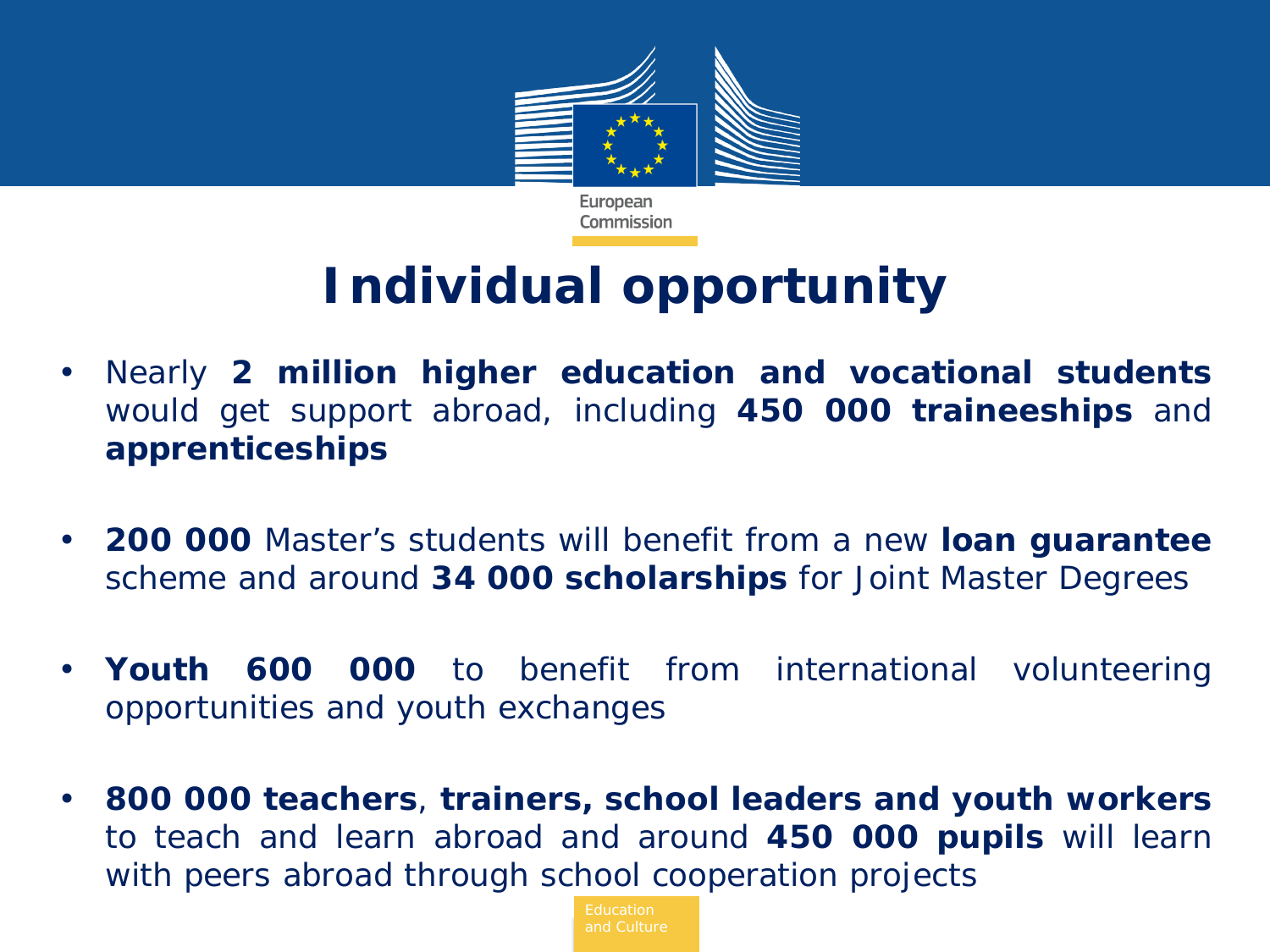

### **Cooperation for innovation and good practices**

- **20 000 Strategic partnerships,** involving **125 000 institutions**  /organizations, to transfer, develop and implement innovative practices within education and training at institutional, local and regional level
- **Nearly 350 Knowledge Alliances** and **Sector Skills Alliances,**  involving **2000 institutions** and business working together
- **IT support platforms** and **e-Twinning**
- **1000 capacity building projects** in third countries

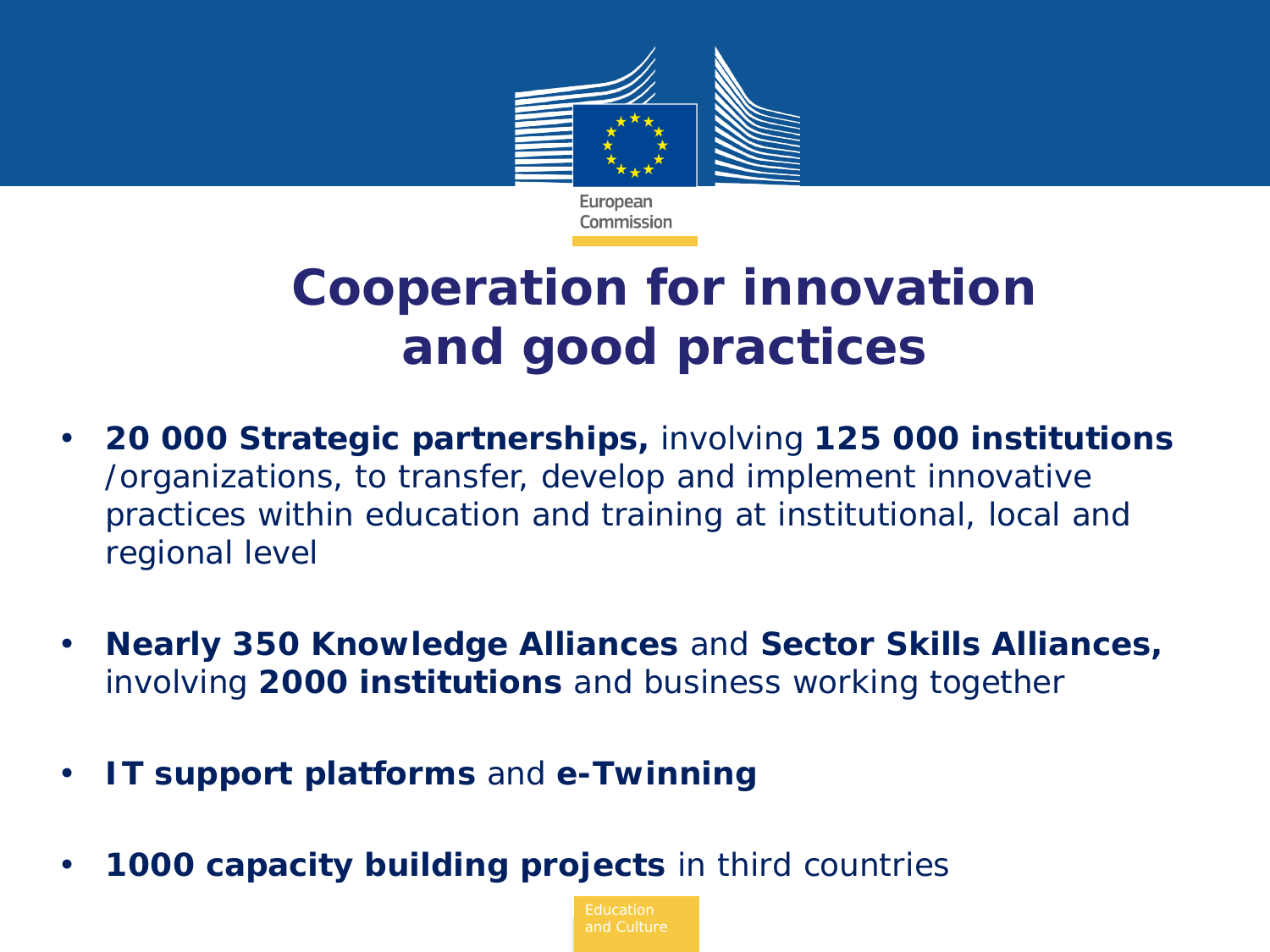

### **Budget allocation**

- Education and training (77,5%)
- Youth (10%)
- Student loan facility (3,5%)
- National agencies (3,4%)
- Administrative costs (1,9%)
- **Jean Monnet (1,9%)**
- Sport (1,8%)

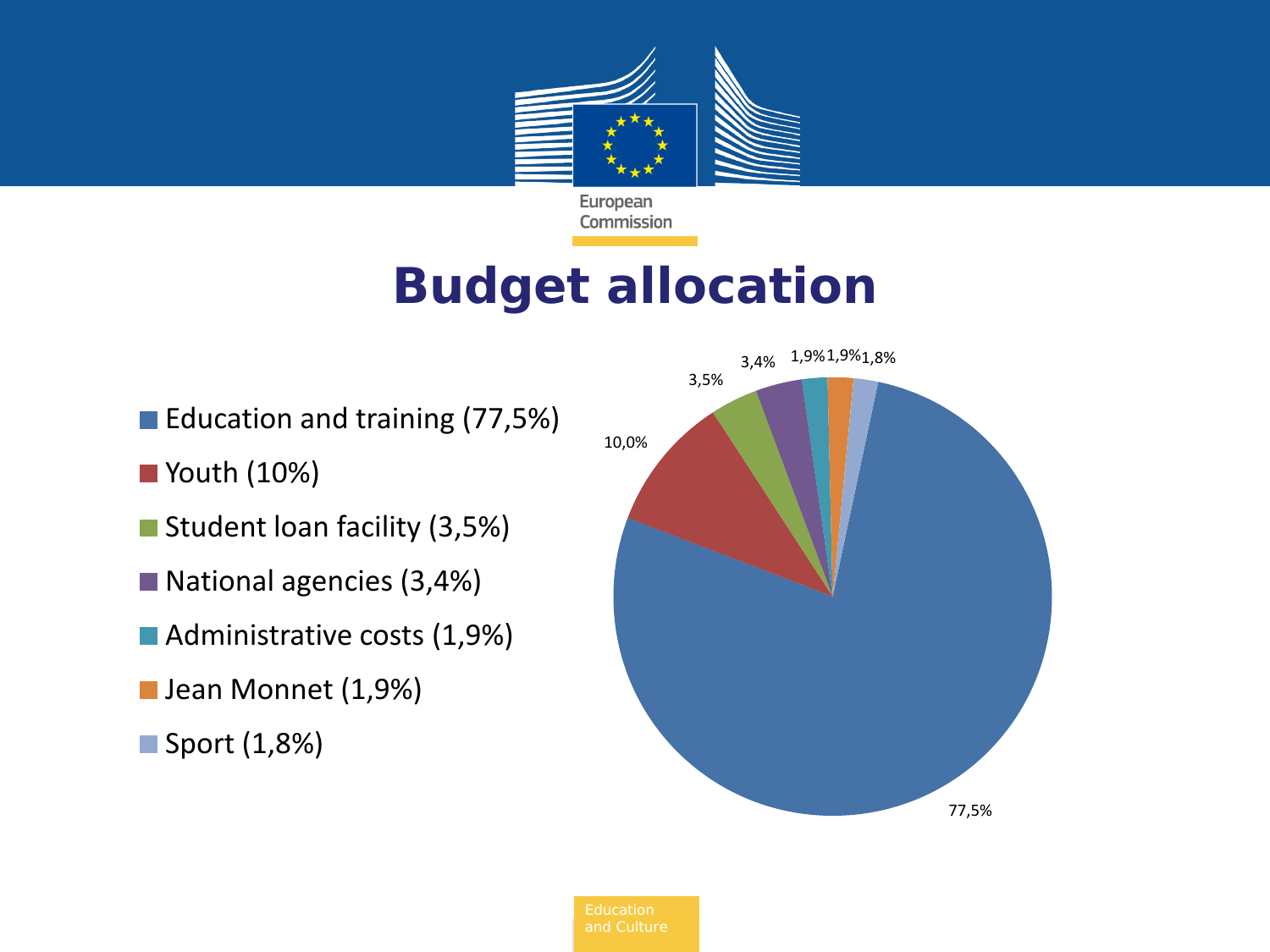

# **Some links**

**EUROPA 2020 STRATEGY [HTTP://EC.EUROPA.EU/EUROPE2020/INDEX\\_EN.HTM](http://ec.europa.eu/europe2020/index_en.htm)**

**RETHINKING EDUCATION [HTTP://EC.EUROPA.EU/DIGITAL-](http://ec.europa.eu/digital-agenda/en/news/communication-rethinking-education)[AGENDA/EN/NEWS/COMMUNICATION-RETHINKING-](http://ec.europa.eu/digital-agenda/en/news/communication-rethinking-education)[EDUCATION](http://ec.europa.eu/digital-agenda/en/news/communication-rethinking-education)**

**OPENING-UP EDUCATION [HTTP://EC.EUROPA.EU/EDUCATION/POLICY/STRATEGIC-](http://ec.europa.eu/education/policy/strategic-framework/education-technology.htm)[FRAMEWORK/EDUCATION-TECHNOLOGY.HTM](http://ec.europa.eu/education/policy/strategic-framework/education-technology.htm)**

**OPEN EDUCATION EUROPA PORTAL [HTTP://OPENEDUCATIONEUROPA.EU/EN/HOME\\_NEW](http://openeducationeuropa.eu/en/home_new)**